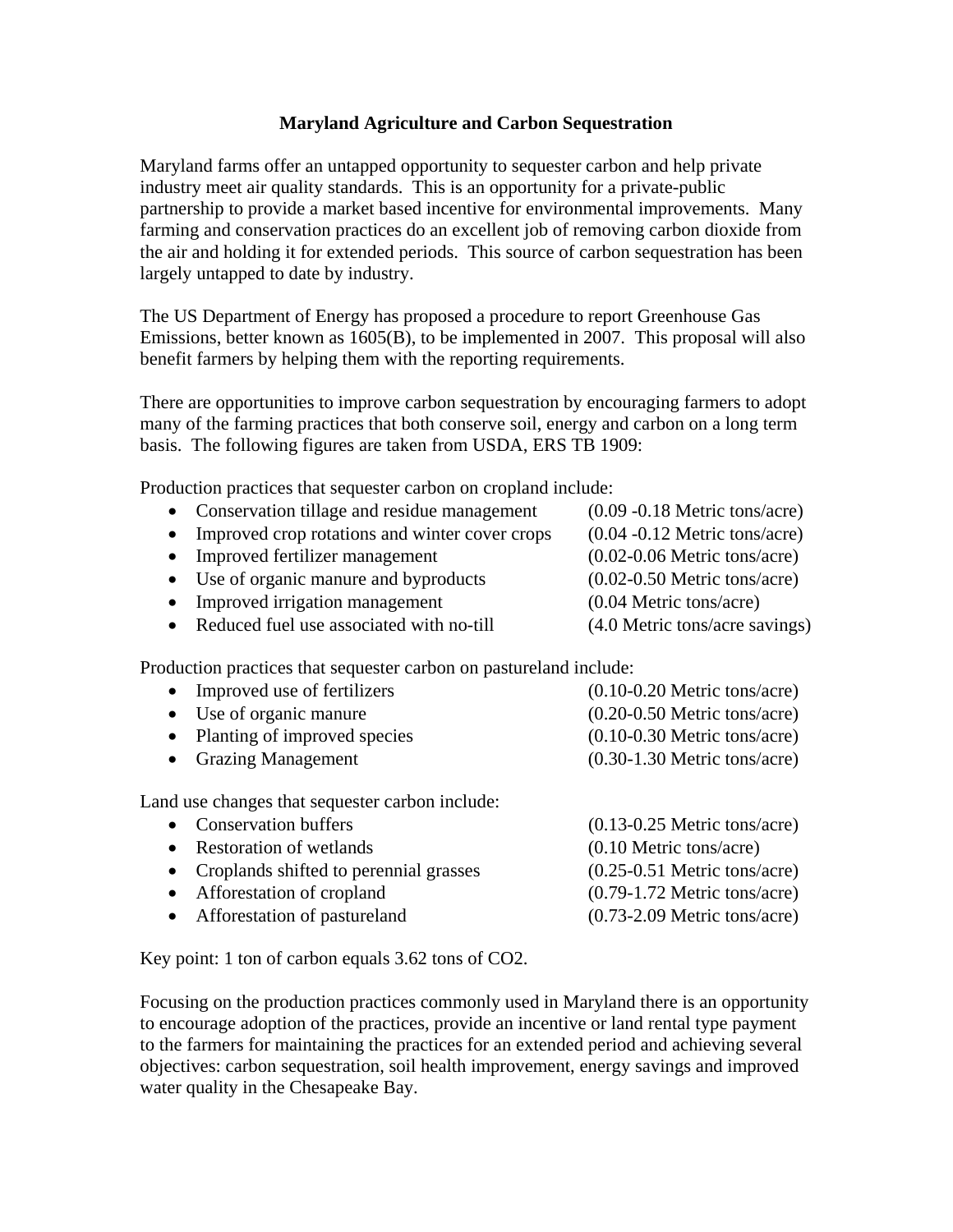**Problem**: There is no central organization capable of promoting, tracking and managing the potential carbon credits. Industry may be interested in purchasing carbon credits and investing money into the agricultural sector but there is no framework or infrastructure to facilitate and manage the activity.

**Proposed Solution:** The Maryland Department of Agriculture and the USDA, Natural Resources Conservation Service need to partner to establish an agricultural carbon trading bank. Both agencies offer various programs that would encourage and maximize carbon sequestration. The Maryland Department of Agriculture would establish the mechanism to obtain and manage funds from private industry, establish contracts with local farmers and manage the program on the ground. USDA, NRCS would provide the technical expertise and carbon sequestration payment funds for farmers through the Conservation Security Program (more details in the Opportunities section). This bank and the technical experts associated with it could also assist farmers with the 1605(B) reporting requirements and verify the accuracy of the reporting.

## **Program Stacking**

Current programs offered by both the State of Maryland, Department of Agriculture, and the USDA, Natural Resources Conservation Service (NRCS) could be combined with assessments or payments from private industry seeking interim carbon credits. The programs and opportunities follow:

- NRCS Conservation Security Program: Offers a long term rental payment for various tiers of conservation and management practices utilized on the farm. An additional payment could be added by the State of Maryland for the top tier when the practices that sequester carbon are utilized. Funds could come from industry payments or assessments to the state carbon sequestration fund. This assures a long term commitment to maintaining the farming methods most beneficial to the environment.
- State of Maryland and NRCS: Nutrient Management plans in place and followed. The State requires all farm operators to have a current Nutrient Management Plan in place. NRCS provides assistance in developing plans for CAFOs. NRCS and MDA provide cost sharing assistance on nutrient management plan development. This assures proper fertilizer management and manure use with minimal environmental damage while maintaining maximum crop yields and sequestering carbon.
- NRCS and State of Maryland: provide cost sharing assistance on implementing conservation practices through the Environmental Quality Incentives Program (EQIP) and Maryland Agricultural Water Quality Cost Share Program (MACS) respectively. This includes land use conversions of pasture or trees. This provides the establishment costs of conservation practices such as buffers, wetland conversions, grassed waterways, animal waste management facilities, etc. Once established the farmer is obligated to maintain the practices for the lifespan of the practice, usually 10 to 20 years depending on the practice.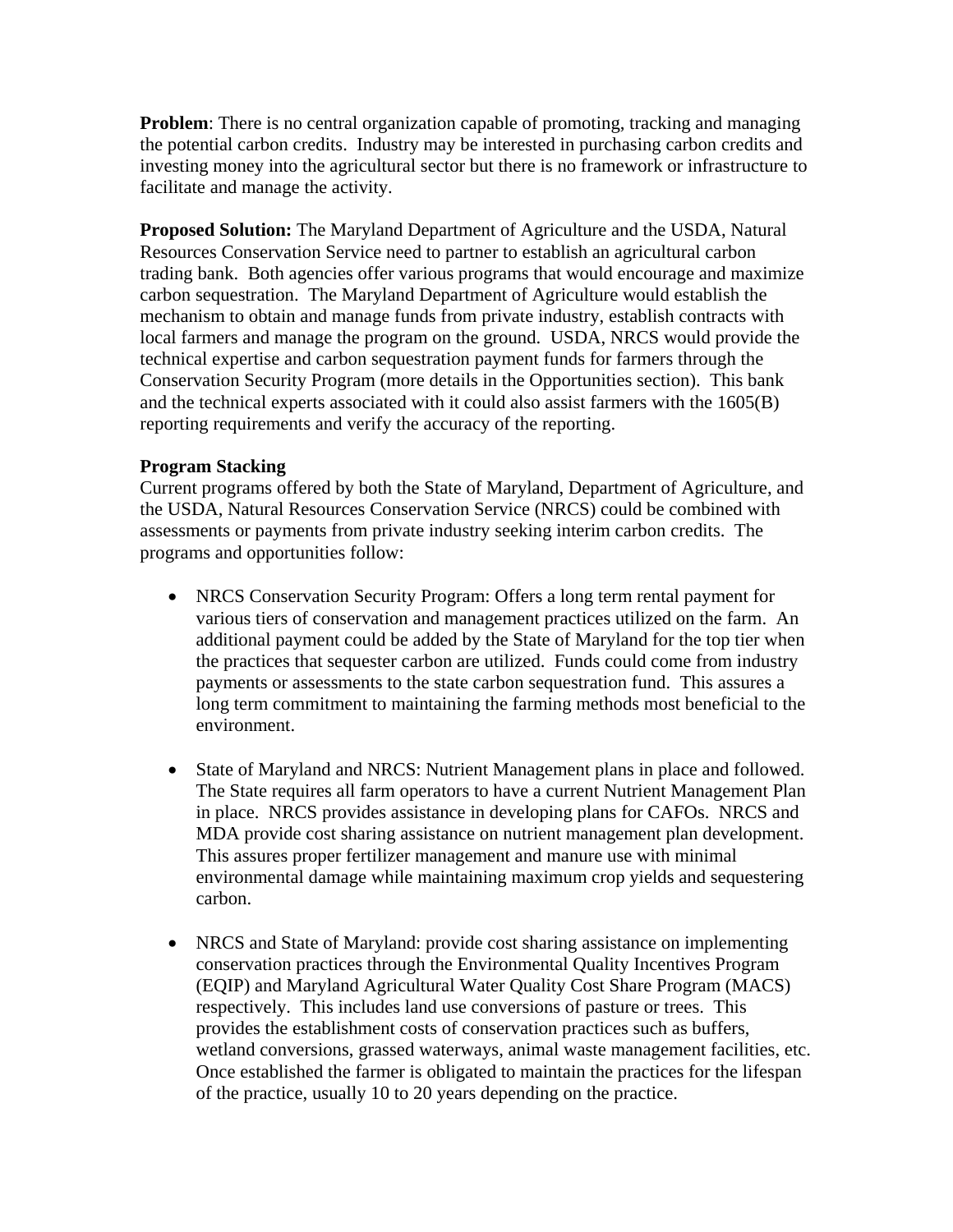- State of Maryland and NRCS provide funds for easement purchases through the Maryland Agland Preservation Foundation (MALPF) and the Farm and Ranchland Protection Program (FRPP) respectively. This assures that the farmland will remain as open space farmland in perpetuity.
- State of Maryland offers the Low Interest Loans for Agricultural Conservation Program (LILAC) which offers an interest subsidy for agricultural practices and equipment which improve water quality and sequester carbon as an additional benefit.

Combined cost sharing assistance and incentive payments are utilized to implement continuous no-till on all cropland acres, winter cover crops are used each year with incentive payments provided, fertilizer and manures are applied according to an approved nutrient management plan, the irrigation system is improved and managed according to the latest technology, streams are all buffered and wetlands are restored. This will qualify the farmer for the top level of payment in the Conservation Security Program and also qualify them for a Carbon Sequestration Payment for the life of the contract.

Given this scenario approximately 5 metric tons of carbon per acre would be sequestered annually in the cropland (using the highest figures for carbon sequestration). If all cropland (1.2M ac) on Maryland farms would meet the criteria then approximately **6M tons of carbon could be sequestered on cropland or the equivalent of 21.7 million tons of CO2**. An additional 2.3 tons per acre of carbon sequestration or **345,000 tons of carbon (1.25M tons CO2 equivalent) per year across the state** could be sequestered by properly managing and maintaining the pastureland in Maryland (150,000 acres). This doesn't count any stream buffers or wetlands that are restored.

**Key Point:** The coal fired power plants currently operating in Maryland are emitting about 23 million tons of CO2 each year. This could be completely mitigated by investing in carbon sequestration on farmland across the state.

This is a small but noble incentive for the farmers to remain in farming in Maryland and for industry to continue to grow and thrive in the state.

## **Opportunities for MDA and NRCS:**

An agricultural carbon trading bank is needed to serve as a brokering and contracting service between industries that need to mitigate their carbon emissions and farmers who hold the key to sequestering the carbon. The bank would receive mitigation payments from industry and contract with farmers for long term farm maintenance.

The bank would verify that the farmers have optimized their farm management regarding conservation practices and operational management strategies in place. This is to assure maximum environmental improvement while farming and managing the land. A certification would be documented. This bank and the technical experts associated with it